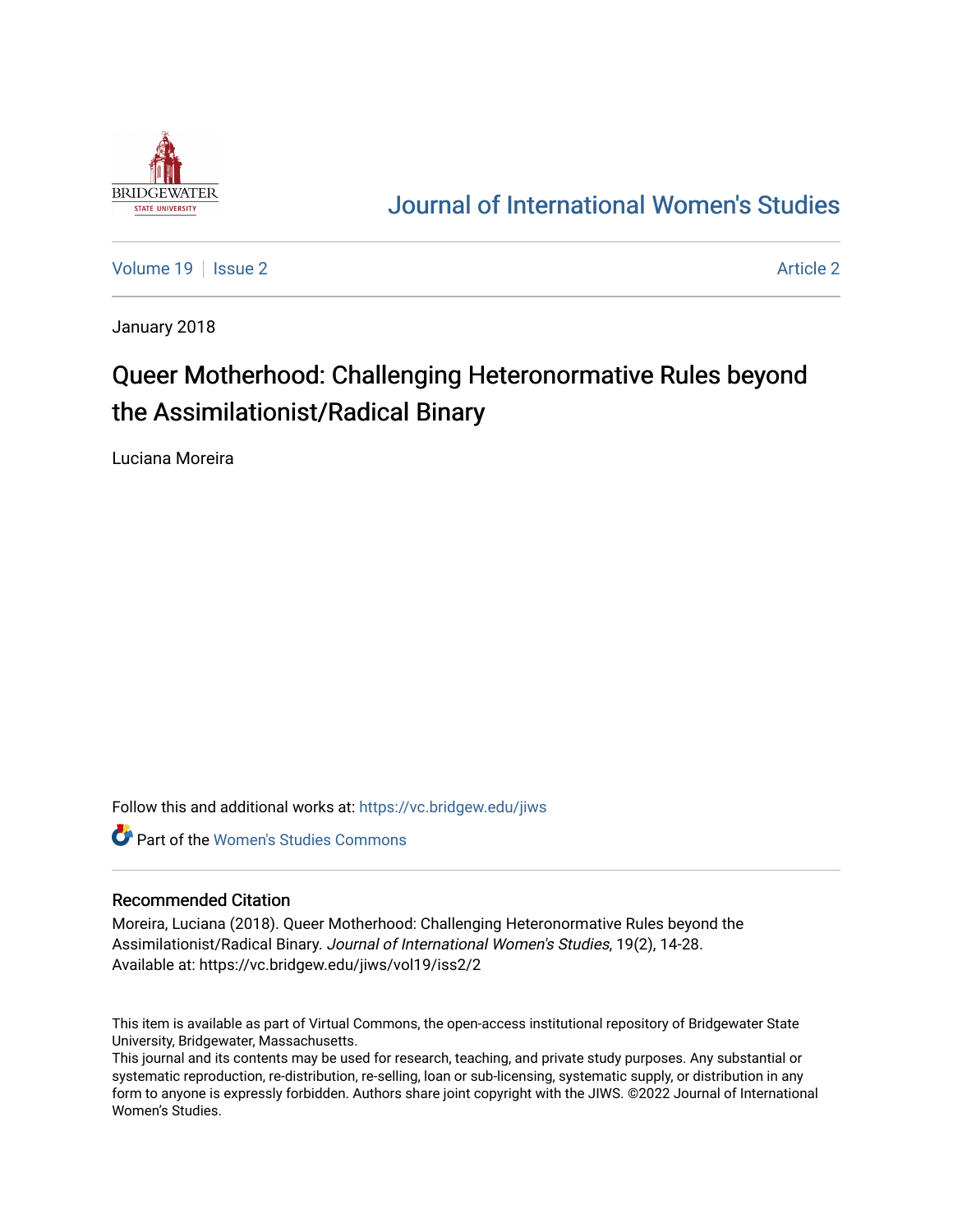#### Moreira: Queer Motherhood

This journal and its contents may be used for research, teaching and private study purposes. Any substantial or systematic reproduction, re-distribution, re-selling, loan or sub-licensing, systematic supply or distribution in any form to anyone is expressly forbidden. ©2018 Journal of International Women's Studies.

## **Queer Motherhood: Challenging Heteronormative Rules beyond the Assimilationist/Radical Binary[1](#page-1-0)**

By Luciana Moreira<sup>[2](#page-1-1)</sup>

#### **Abstract**

In Spain, same sex marriage and adoption was legalized in 2005, and in 2006 the Law of Assisted Reproduction made this available to every woman regardless of their sexual orientation or marital status. Drawing on interviews carried out in Madrid about assisted conception and lesbian parenting, as well as on previous contributions advanced by queer and gender scholars, this article questions to what extent the assumptions of assimilation to a normative system adequately apply to queer families. Some activists and academics characterize lesbian, gay and/or bisexual partnering and parenting as (hetero)normative, at the same time as the very same forms of constituting a family are the object of rejection from politicians, lawmakers and cultural institutions. Taking this context as the premise, in this article I discuss the need for more diverse analytical instruments which take into account more human and psychosocial aspects of life alongside the political and academic analysis of queer trajectories concerning maternity decisions and everyday experiences of motherhood.

*Keywords*: Queer motherhood, Spain, families

#### **Introduction**

 $\overline{a}$ 

In Spain, same sex marriage and adoption were legalized in 2005 and in 2006 a new Law of Assisted Reproduction stated for the first time that every woman could have access to those techniques regardless of their marital status and sexual orientation<sup>[3](#page-1-2)</sup>. Based on the research I carried out in Madrid within the project INTIMATE—Citizenship, Care and Choice: The micropolitics of intimacy in Southern Europe<sup>[4](#page-1-3)</sup>, about assisted conception and lesbian parenting, I will consider the following questions: How are those partnerships negotiating parenthood? Are legal rights leading to the assimilationism of LGBT people regarding conservative family models? Are lesbian or bisexual mothers continuing or changing traditional, normative rules on how to raise a child? Some activists and academics characterize lesbian, gay and/or bisexual partnering and parenting as

<span id="page-1-0"></span><sup>&</sup>lt;sup>1</sup> The research that has led to these findings has received funding from the European Research Council, under the European Union Seventh Framework Programme (FP/2007-2013) / ERC Grant Agreement "INTIMATE— Citizenship, Care and Choice: The Micropolitics of Intimacy in Southern Europe" [338452].

<span id="page-1-1"></span><sup>2</sup> Luciana Moreira is currently a Ph.D. student in "Human Rights in Contemporary Societies" (CES/III - University of Coimbra, Portugal). She is a junior researcher at Centre for Social Sciences, University of Coimbra, since 2009. Presently, she holds a position as Research fellow in the project "INTIMATE—Citizenship, Care and Choice: The Micropolitics of Intimacy in Southern Europe" (2014-2019), funded by the European Research Council. She is also an activist in the LGBT/queer and feminist movements in Portugal.

<span id="page-1-2"></span><sup>3</sup> Nevertheless, previous legislation did not forbid it either. Every woman could already have access to those techniques, although, in the case of lesbian couples, the non-biological mother could not register the child.

<span id="page-1-3"></span><sup>4</sup> Coordinated by Ana Cristina Santos, at Centre for Social Studies, University of Coimbra, Portugal.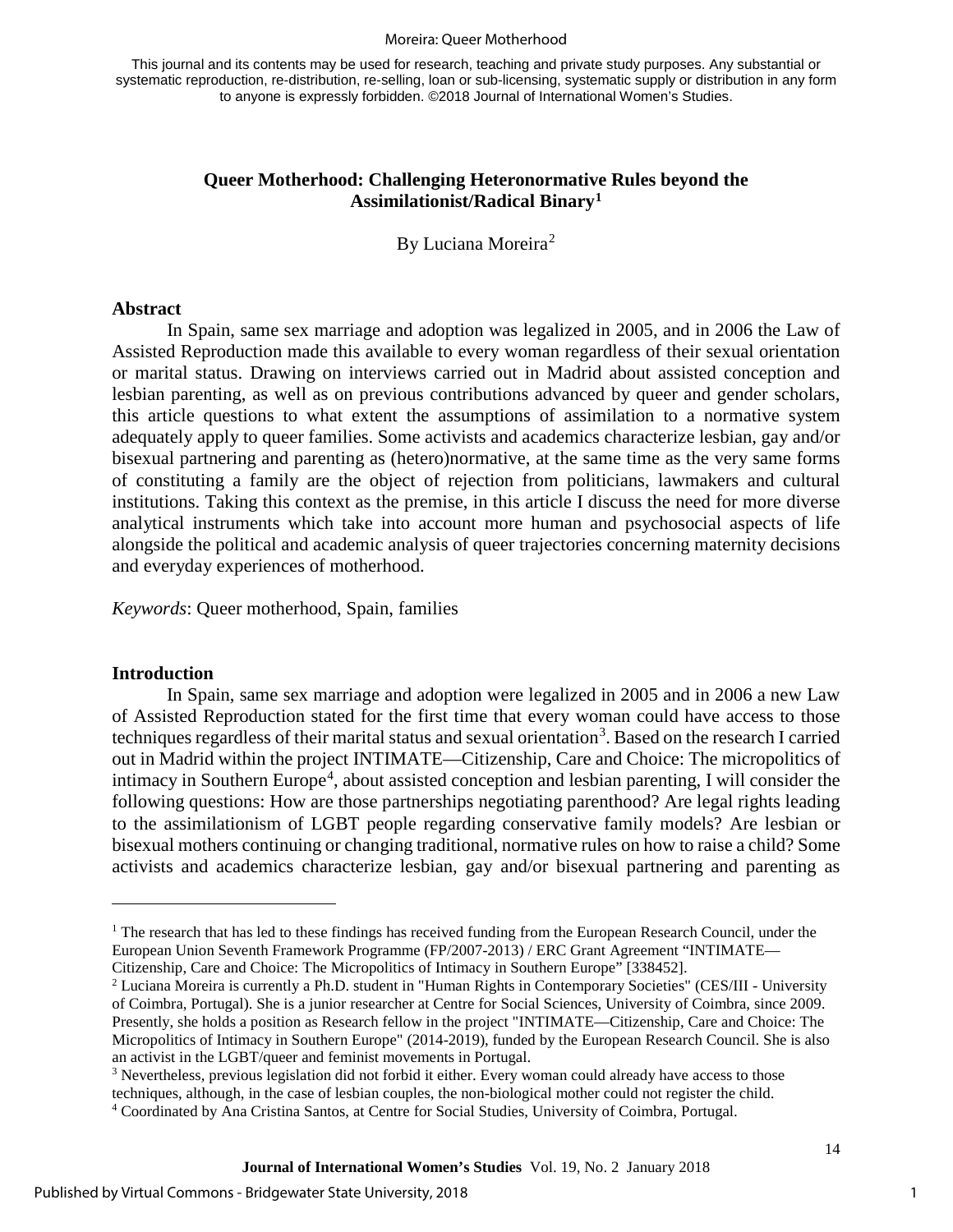(hetero)normative and therefore dismiss it; simultaneously, the very same forms of living are object of rejection from politicians, law-makers, cultural institutions, and society in general. Parallel to this, others defend the radical possibilities of queer families and queer parenting.

Shane Phelan (1997) elaborates on queer as a political identity (more than a sexual one) and on its significant possibilities to challenge the heteronormative regime. I am using it in this article as an umbrella term able to bring together sexual orientation and gender or sexual identities along with other categories (such as class, ethnicity, age, dis/ability…) that also question norms, therefore assuming a larger political and a wider scholarly definition. Throughout the text, I intend to use "queer" in a broader sense, beyond self-identification, taking into account Sara Ahmed's suggestion that

There are feelings involved in the self-perception of 'queerness', a self-perception that is bodily, as well as bound up with 'taking on' a name. But these feelings are mediated and they are attached to the category 'queer' in ways that are complex and contingent, precisely because the category is produced in relation to histories that render it a sign of failed being or 'non-being'.(Ahmed 2004: 146)

Therefore, I propose to stretch the concept of queer, using it in a way where selfidentification with the name "queer" will not be exclusive, since the case study does not come from a western English-speaking country and, as such, the centrality of self-definition would be elitist and unfair, since it would require people to know a term foreign to their mother tongue, as well as its history and usage. Furthermore, relying on Ahmed's conceptualization, I will use the term based on peoples' stories, on their sense of failure, difference or non-belonging regarding the heterocisnormative<sup>[5](#page-2-0)</sup> system, concerning the traditional model of family.

Roseneil et al. (2013) define heteronormativity as a range of "multitudinous (social, legal, political, cultural) ways in which heterosexuality is normalized, naturalized and privileged as an institution, and to the ways in which homosexual practices and relationships are excluded, stigmatized, marginalized, and minoritized" (2013: 166). Bearing this definition in mind, I propose that assumptions of heteronormativity regarding lesbian or bisexual mothers are part of a much wider and in-depth cultural system and anything that could resemble some of its characteristics, even though a queer subversion of it, may be (mis)read as normative.

According to research on the Spanish context, we can identify patterns of both transformation and sameness in lesbian motherhood, regarding the role of the family (Pichardo 2011; Platero 2014; Trujillo and Burgaleta 2014). This does not mean people are embracing normativity necessarily. As the visibility of lesbian couples always implies risks, they are constantly set apart from the so-called 'normal' lifestyle. My proposal here is that, on the one hand, women in same sex relationships tend to justify themselves as being "good" mothers or in "normal families" because of the stigmatization of the lesbian subject and, as such, not having the right to become a parent. On the other hand, this kind of motherhood is a way of resistance that changes the social heteronorms as those families face social and cultural discrimination that transform them on a daily basis into activists against homophobia. Beyond that, Ivette Taylor, drawing on original empirical material, speaks about "the narratives which encompass both change and continuity

 $\overline{a}$ 

<span id="page-2-0"></span><sup>5</sup> I am using the term heterocisnormativity to characterize a social system that legitimizes first reproductive and (apparently) monogamous heterosexuality among cisgender people, that is, people who identify with the gender they were assigned at birth.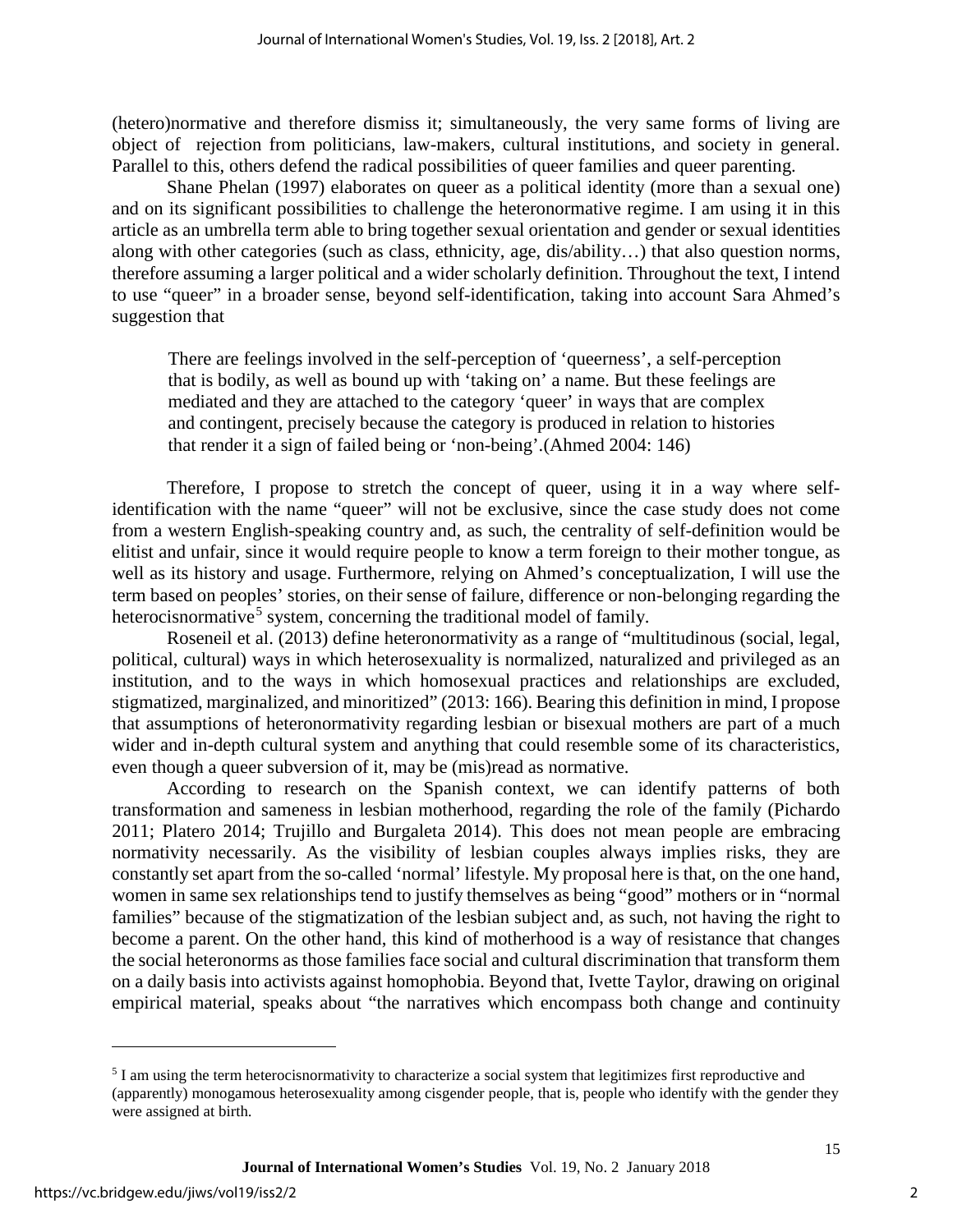within a familiar context" (Taylor 2009: 59), affirming that there is a fluidity between maintaining some norms and doing away with others (Ryan-Flood 2009; Taylor 2009).

Thus, scholars need to move forward from heteronormative standpoints at the time of analyzing lesbian everyday experiences concerning coupling and parenting, which would be useful in addressing fairly new family formations. For instance, on the one hand, to stay home with babies may be seen as normative and old-fashioned, after female entrance in the labor market; on the other hand, one may question, from an anti-capitalist point of view, the short parenting leaves people are entitled to<sup>[6](#page-3-0)</sup> (returning to work and becoming profitable again) and the difficulties to find day childcare. Some of those examples may be found in *Maternidades Subversivas* (2015)— *Subversive Maternities*, in English—where María Llopis presents a wide range of interviews with people experiencing motherhood focusing on a vast array of feminist, sexual and/or gender dissident people.

To understand lesbian motherhood better requires an approach beyond the Manichean binary of the good transformative queer and the bad normative assimilated individual, which seems to be far from providing the much-needed tools for a more encompassing analysis.

#### **Sample and Methodology**

In this article, I draw from the research I carried out in Madrid for the project "INTIMATE—Citizenship, Care and Choice: The Micropolitics of Intimacy in Southern Europe", a 5-year long project involving qualitative studies on LGBT partnering, parenting and friendship across Portugal, Spain and Italy. Between April and June 2016, the research team collected a sample of 30 in-depth biographical interviews with queer people, on the topics of parenting and Assisted Reproductive Techniques, using the Biographic-Narrative Interpretive Method (BNIM) designed by Tom Wengraf (2006). Moreover, a series of interviews with law-makers, health professionals and activists strengthened the sample. In this article, I will consider four interviews collected in Madrid with cis women in lesbian relationships at the time of the interview.

In BNIM interviews, the interviewer first asks only a single narrative question such as "As you know, I am interested in Assisted Reproductive Techniques. Please, tell me your story, all events and experiences that have been important to you, personally (…)" then listens to the interviewee without interrupting her for as long as she speaks. The method starts from the idea that individual narratives express both conscious concerns and unconscious presuppositions and subjectivities. In the second part of the interview, the interviewer uses narrower, strategic questions to explore specific pieces of information.

Given the question asked and the target population, interviewees generally saw the interview as an opportunity to denounce experiences of rejection at a more intimate level, but also situations in which their rights were not fully recognized at the institutional level. The information collected thus enabled me to analyze the political dimension of the visibility of lesbian motherhood, as well to identify somewhat transformative practices bearing in mind that "It is not individuals who have experiences, but subjects who are constituted through experience (Scott 2008, 273)". Following feminist research methodology in general and Joan W. Scott's considerations concerning experience, in particular, peoples' experiences or practices should not

 $\overline{a}$ 

3

<span id="page-3-0"></span><sup>&</sup>lt;sup>6</sup> In Spain maternity leave consists of 42 calendar days after giving birth and a rest period of 16 continuous weeks. Paternity leave consists of 13 consecutive days. They are not interchangeable. Furthermore, even if same-sex marriage and parenting were accommodated under the Spanish law, the truth is that the names of those periods of leave have not been changed and lesbian couples have to ask for maternity and a paternity leave.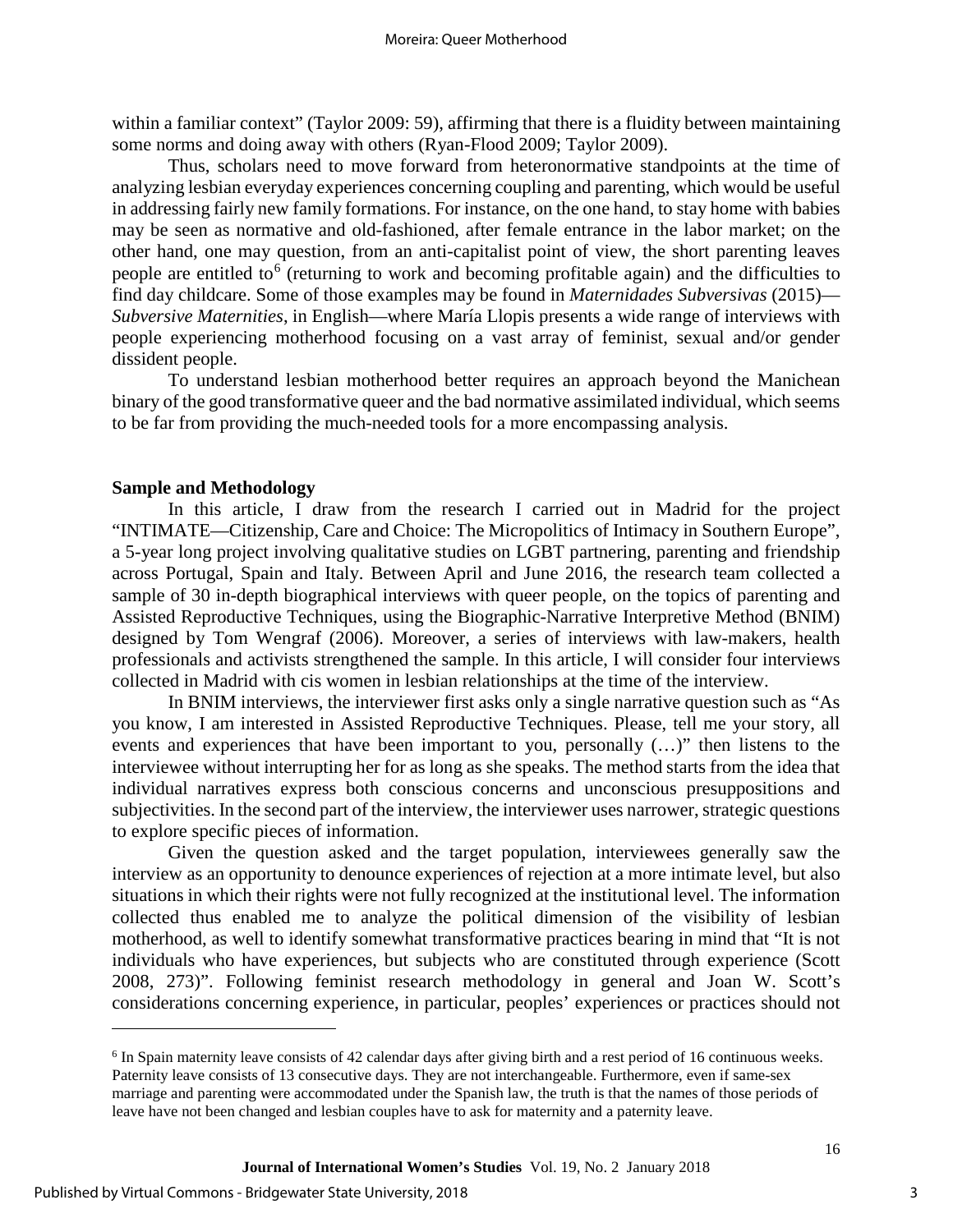be used as instruments to essentialize identities or illustrate social systems but rather as a pathway to understand better the subjects or the identities analyzed, considering both the "discursive nature of experience" and the "politics of its construction" (2008, 280). More than labelling people through their narratives, the related experiences must themselves be analyzed, taking into account the trajectories and contexts of the interviewees, their own experiences and motivations - and what all these aspects may imply in their trajectories.

## **The Heteronormativity of Family Law and the New Possibilities of Family**

Since the first public claims of gays, lesbians, bisexuals and trans people in streets, in the 1960s and 1970s in the western world (mostly in democratic countries), many discriminatory laws have been abolished, giving space, some years later, to anti-discriminatory laws. The truth is that this was and still is a long battle, where queer people had and have to be very inventive and find different strategies in order to gain some space in a heteronormative society. As Weeks et al. put it: "Non-heterosexual people have had to be the arch-inventors, because so few guidelines have existed for those living outside the conventional heterosexual patterns (2001: 20)". One of the queer 'inventions', in a world where the rejection of queer identities lead to the loss of family and (straight) friends' support, were the new networks of care and support and families of choice (Weston 1991), that contrast with biological families, for many different reasons but mostly when the latter were/are homophobic and violent. Weeks et al. further stated that "the new narratives of intimate life (…) do not represent a thinning of family commitments and responsibilities, but a reorganization of them in new circumstances" (2001: 23). Thus, new commitments among queer people, looking for care, love and support, beyond the traditional family, does not mean a total rejection of what family means, rather than the traditional social and biological norms that characterizes it. Regarding the basic human need for affection, support and care, networks are still needed, albeit in the new forms of families of choice or supportive networks. Even in neoliberal, Western societies, where the individualization of the subject is a premise, there seems to exist, in queer networks but also amongst other resisting living practices, a continuous search for a balance between individualization and the need for a community, a network of support, or a chosen family.

Nevertheless, queers are sometimes accused of assimilating to a (hetero)normative system when engaging in coupledom or, perhaps even more so, in parenting (Halberstam 2005, Ripper 2009, Machado 2016). J. Halberstam, for instance, creates a divide between gays and lesbians embracing family, and queers who challenge heteronormativity as if the concept of family should be directly linked to conservatism. According to the author:

At a time when "gay and lesbian community" is used as a rallying cry for fairly conservative social projects aimed at assimilating gays and lesbians into the mainstream of the life of the nation and family, queer subcultures preserve the critique of heteronormativity that was always implicit in queer life (Halberstam 2005, 153-154).

If, on the one hand, legislation pushes people towards rigid social models such as marriage or the nuclear family, that is, pillars of Western political and economic models, as denounced by Halberstam, on the other hand, queer families, especially with children, instantiate themselves in such a way that they face constant difficulties that, when analyzed, may help to understand familial experiences beyond the normative/disruptive frame. Furthermore, despite the discourse that claims

4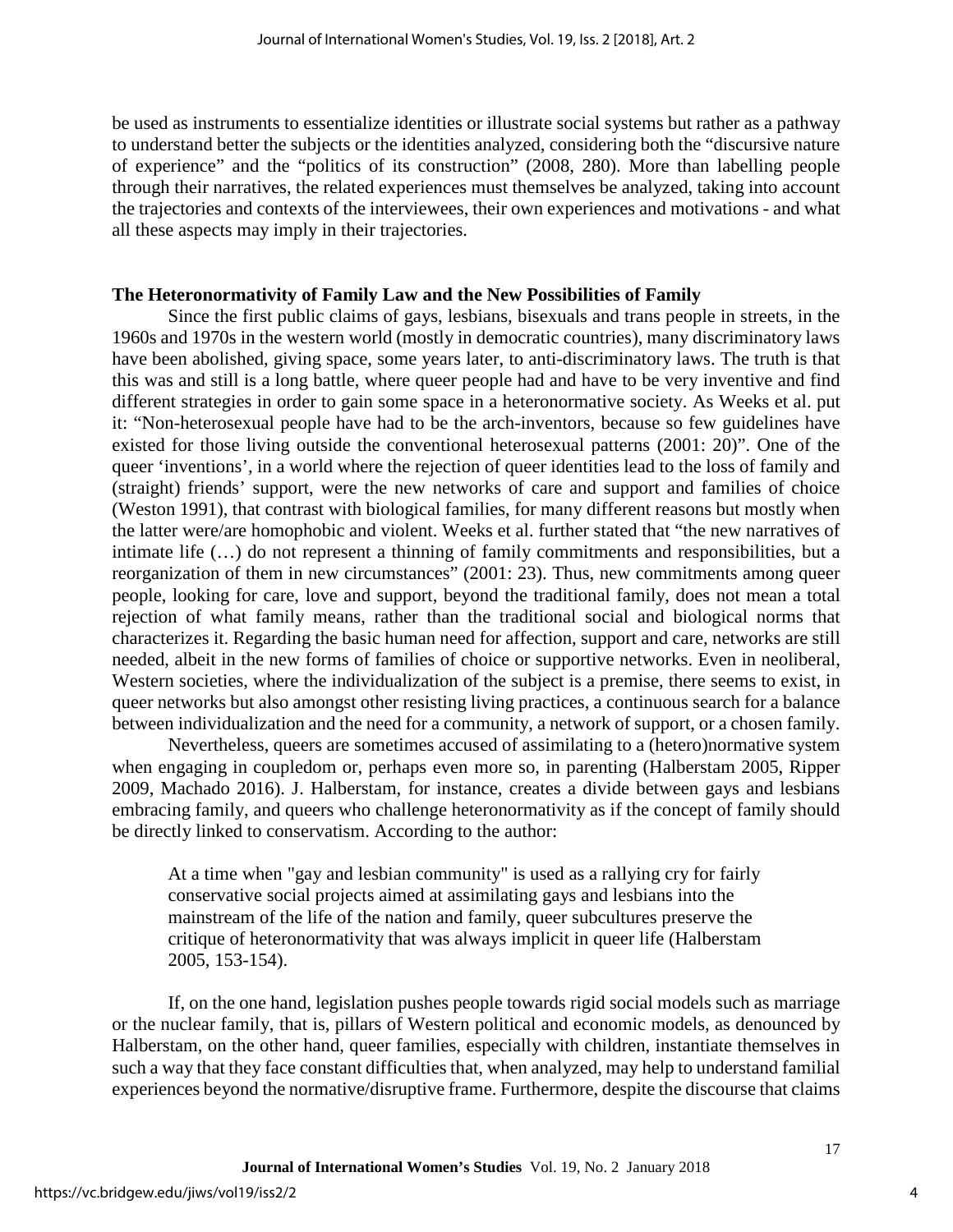that LGBT struggles for the right to have a family through both marriage and parenting are normative, the first achieved rights were individually-based rights. LGBT claims led slowly to the achievement of rights concerning same-sex practices, non-discrimination based on sexual orientation, the right to work without hiding one's sexual orientation which happened without strong civic or political contestation. Nevertheless, the same did not happen when the claims started to be about marriage and the right to parenting. Based on the Portuguese context, which could mirror many other countries, Ana Cristina Santos indicates that "individual claims face less resistance in the legal sphere because they do not challenge the dominant value-discourses of 'the family' and 'the child'" (2012: 180). Grounded on Yvette Taylor's approach to the heterosexuality of family law (2009: 170) and on the relevance of 'value-discourses' (Roseneil and Williams, 2004, *apud* Santos 2012: 173), Santos draws on the conceptualization of family as a heteronormative category. Political 'value-discourses', based on biological and 'nature' arguments used to defend the heterosexuality of the family are used to refuse LGBT relational claims, such as the right to marriage and parenting.

In her book *The cultural politics of emotion* (2004), Sara Ahmed develops the idea of the heteronormative society and denounces the politics of love based on the assumption of love as "love for difference", which creates 'others', those who do not fit within the norm because they feel "love for sameness" (2004: 126). Going further, she links the love for difference heterosexuality—with the rejection of homosexuality or queerness, even more when those 'others' weaken the heterosexual construction by trying to rebuild concepts such as coupling or parenting while trying to access them. For instance, according to the heteronormative conceptions of emotion, reproduction is about heterosexual practices, and the desire to create new beings according to the norm. Ahmed argues as follows:

The normative conflation of hetero-sex with reproduction means that the bond gets structured around the desire to 'produce well'. Good reproduction is often premised around a fantasy of 'making likeness' by seeing my features reflected back by others, whose connection to me is then confirmed (the question that is always asked: who does the child look like?) (Ahmed 2004: 128).

This explains why, even when love is invoked, some parents, mostly men, use violence against their sons or daughters when they know they are queers, going so far as to put them out, even nowadays, in western countries where legal rights have been achieved<sup>[7](#page-5-0)</sup>. It also explains the rejection that occasionally arises against queer parenting, and even more when it happens among non-monogamous 'others'. The 'value-discourses' based on the lack of a father, or a mother, or those defending promiscuity as a queer characteristic and the need to defend children from such an environment attest that the heteronormative society (Ahmed 2004) works as an ivory tower to

 $\overline{a}$ 

5

<span id="page-5-0"></span><sup>&</sup>lt;sup>7</sup> The report "Social exclusion of young lesbian, gay, bisexual and transgender (LGBT) people in Europe" (2006), indicates that 51% of the respondents reported discrimination in their families and, in some cases, being "forced to leave the family home" (Takács et al. 2006: 40-42). A more recent and general survey (not just about youth specificities) – "European Union lesbian, gay, bisexual and transgender survey" – states that 7% of the most recent incidents of violence concerning LGBT respondents were committed by a member of the family (FRA 2013: 23). Furthermore, the study "Serving our youth: findings from a national survey of services providers working with lesbian, gay, bisexual and transgender youth who are homeless or at risk of becoming homeless", based on the USA, states that while 46% of the respondents run away because of family rejection, 43% were forced to leave by parents because of their sexual orientation or gender identity (Durso; Gates 2012: 4).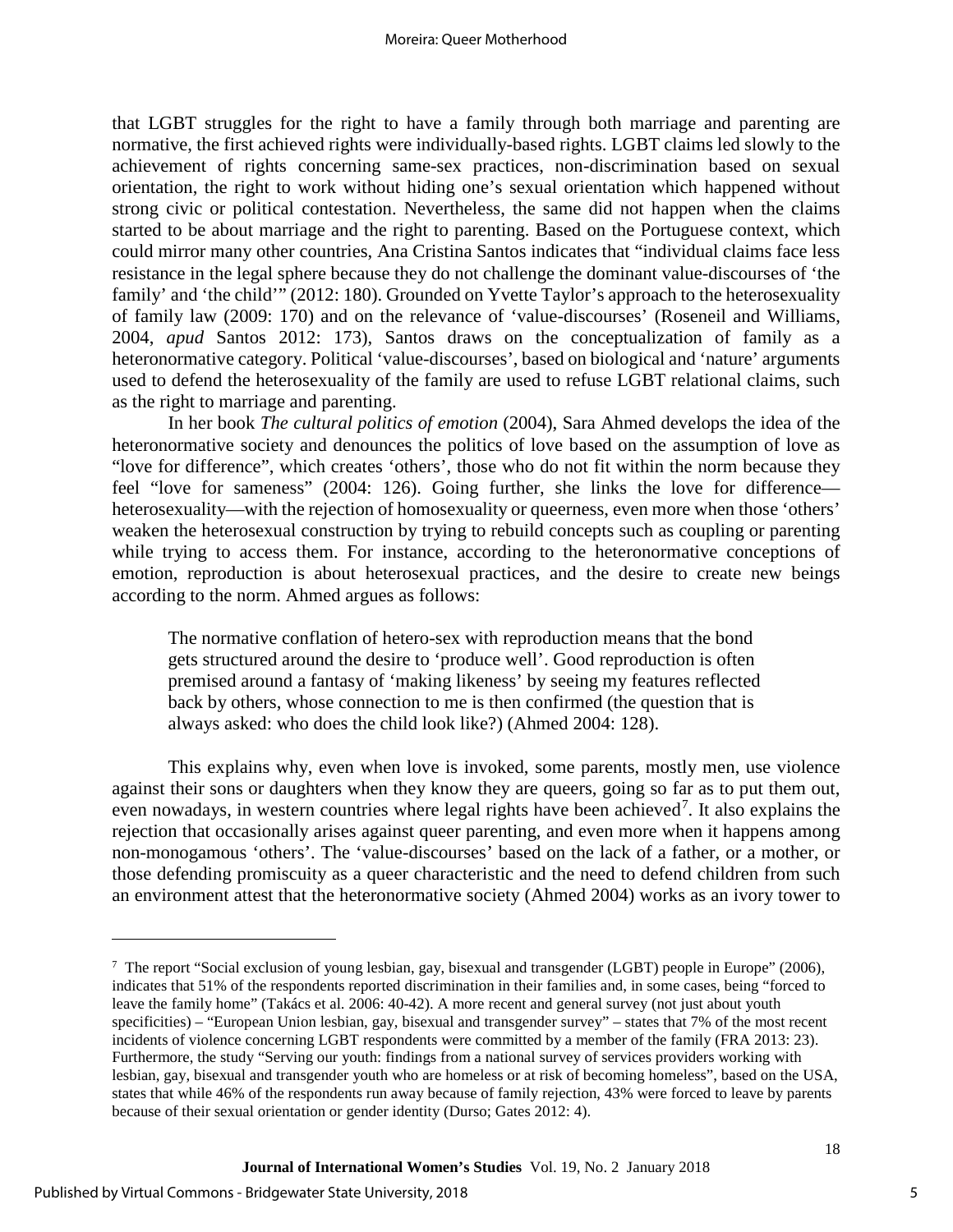which queers could not have access. Within this reality, claims concerning the broadening of the concept of family are a way of revising and disrupting standards. In that sense, Weeks et al. affirm that "through interactions in the social worlds they inhabit, non-heterosexuals shape new ways of understanding their relationships, and acquire the new skills necessary to affirm the validity of different ways of life (2001: 25)".

The Spanish case offers some good examples of both the impediments implicitly created, even after the approval of the laws, and political discourses questioning the legitimacy of families that do not fit into the heterosexual nuclear norm. Same sex marriage and adoption were legalized in 2005, and in 2006, with the Law of Assisted Reproduction, by which every woman could access this regardless of their marital status and/or sexual orientation. However, legislators and policy makers seemed to forget about lesbian couples, even if sexual orientation was added as a non-discriminatory aspect. Therefore, in 2007, and strangely, in the new law on gender identity<sup>[8](#page-6-0)</sup>, an additional provision was added in order to give the right of maternity to the non-biological mother just if the two women were married, which is not mandatory for heterosexual couples.

Moreover, in 2013, the former Health minister, Ana Mato<sup>[9](#page-6-1)</sup>, changed the law so that only infertile women could use the National Health Service (NHS) to get pregnant. Before that, it had already been difficult to access the NHS because of the waiting time for an appointment. However, since 2013, Assisted Reproduction for single women and lesbian couples is only possible in private clinics with all the material costs that this implies (Trujillo and Burgaleta, 2014). To defend theses "cuts representative of a neoliberal revolution imposed by the PP government", in the words of Lucas Platero (2014: 107), and assuming the very 'value discourses' analyzed by Santos, Ana Mato publicly argued that "The lack of a male is not a medical problem".

Therefore, despite the processes of normative change, when the political discourses assume those conservative values and the law requires more from lesbian couples than straight ones, the truth is that discriminatory acts become legitimized to a certain extent. In view of these situations, normativity features seem to better characterize laws and/or social models than people's experiences, whether they are queers or not.

#### **Reproduction and Non/Reproductive Systems**

Focusing on legal and policy changes relating to same-sex sexuality over time, Roseneil et al. refer to "three processes of normative change: the legitimation of same-sex sexual practice, the protection of lesbian, gay and bisexual (LGB) people and the recognition of intimate relationships" (2013: 173). As such, the authors argue for the emergence of a process of "homonormalization", through normative changes that lead to the changing of norms and value systems thought law and policy, "that is, the formal legal inclusion of lesbians and gay men as full and equal citizens", also remarking on the "incompleteness of the process" (Roseneil et al. 2013: 186). In this sense, more than a question of assimilationism to heteronormativity, it seems fairer to talk about a process of legal homonormalization underway, which is not being effectively accompanied by social and cultural changes, as I will demonstrate with my interviews in the next section.

 $\overline{a}$ 

6

<span id="page-6-0"></span><sup>&</sup>lt;sup>8</sup> Law 3/2007 of 15<sup>th</sup> march (Ley 3/2007, de 15 de marzo) specifies that "When the woman is married, and not legally or de facto separated, with another woman, the latter may express her agreement (before the childbirth) to the civil registrar in registering the child also in her name" (my translation).

<span id="page-6-1"></span><sup>9</sup> Minister of the PP, or People's Party (*Partido Popular* in Spanish), a conservative, centre-right and Christian democratic political party in Spain.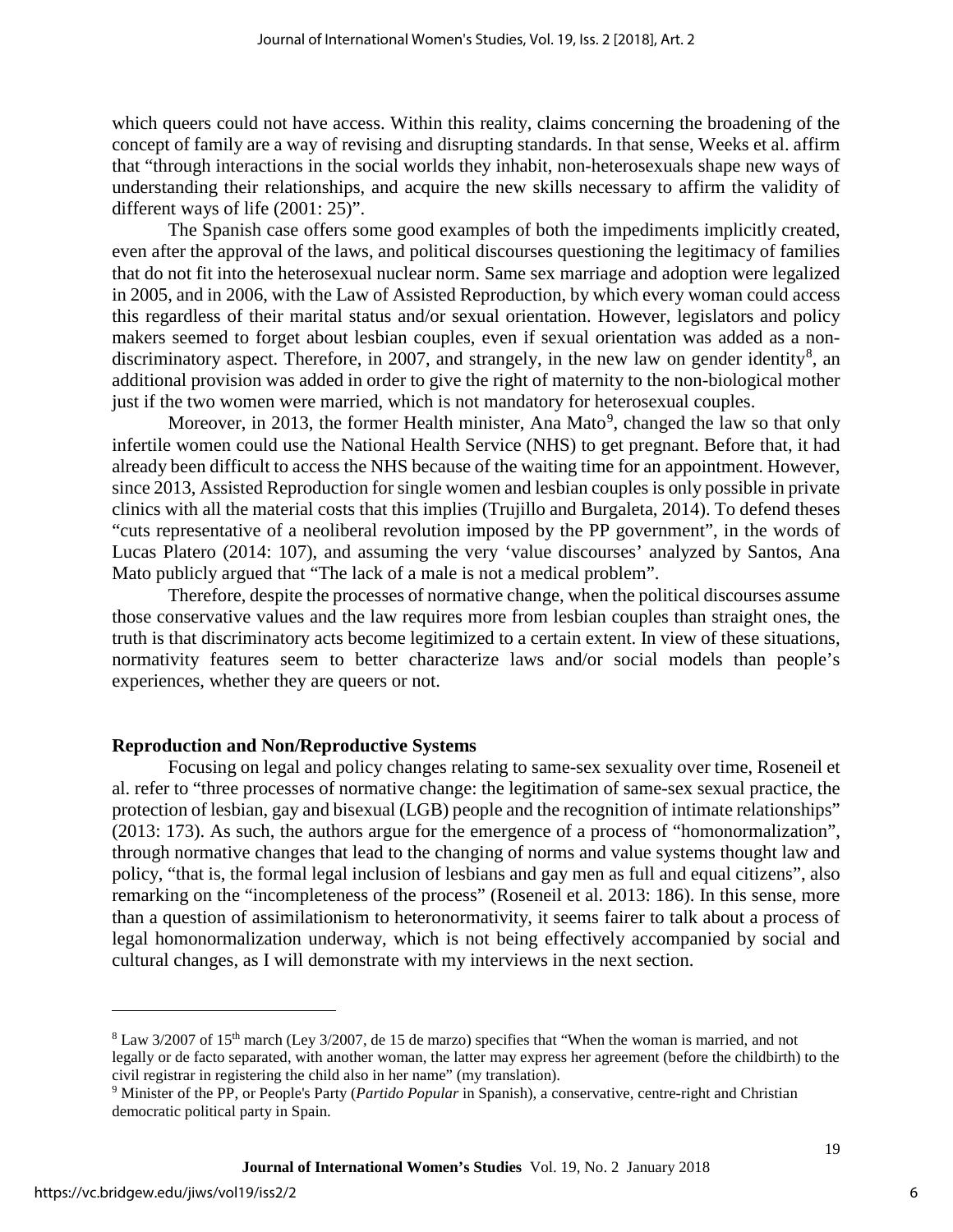#### Moreira: Queer Motherhood

For instance, when one refers to reproductive rights nowadays, it is supposed that after so many feminist struggles, there is no longer a direct link between reproduction and sexuality. However, when this concerns queers, the link between reproduction and sexuality is still there, as the example of the Spanish minister Ana Mato so well illustrates. If the chances of parenting for queer people are increasing, through normative changes over the right to adoption and assisted reproduction, it is also true that the constraints are still there, and social rejection grows, as the visibility of these new family models increases through laws and (a few) social policies.

It seems easy to identify assimilationism to the heteronormative society when queers decide to live in partnerships and raise children. After all, those are basic characteristics of the traditional family and, as pointed by Róisín Ryan-Flood, scholarly studies are known for their conclusions of sameness among lesbian, gay and straight parenting practices. In her book *Lesbian Motherhood* (2009), Ryan-Flood undertakes an historical approach to scholarly studies on LGBT parenting, and shows an "assimilative model of lesbian parenting" (2009: 150) that may now be seen as politically strategic, comparing homosexuals with heterosexuals and concluding that there were no differences in child rising, as a strategy to combat discriminatory laws and value systems. Ryan-Flood suggests that the "normative performance" in partnering and parenting, found in some interviews in different works, may be a "discursive resource" (2009: 155) to justify themselves as good parents. These first studies, while being strategic and crucial to new possibilities of family, also raised critics regarding assimilationism and heteronormativity—even if those families are far from being naturalized and privileged as an institution, as the traditional heterosexual model is. Ryan-Flood then argues that the achievement of relational rights allowed the move to a "transformative model of lesbian parenting"—a new approach defended by many authors based on the fact that LGBT parenting could be a model because parents engage in family practices based on equality and may also challenge biological discourses of parenthood (2009: 155). It is also important to bear in mind that those kinds of approaches are not just diachronic, but that they may co-exist at the same time, depending on the countries the study is based in, the scholarly approach and the personal idiosyncrasies of interviewees.

When Lisa Duggan elaborated the concept homonormativity (2003), recalling the term heteronormativity, introduced by Michael Warner (1991), she remarked that "there is no structure for gay life, no matter how conservative or normalizing, that might compare with the institutions promoting and sustaining heterosexual coupling (Duggan 2003: 94)". In that sense, the author drew up a concept that could serve as a tool to ground a specific political instrumentalization of LGBT sexual politics within a conservative and neoliberal context of consumption, more than an analytical tool with which to consider people's choices on how to live relationships and deal with parenting desires.

It is possible to find lifestyles beyond (hetero)normativity, not just in the "queer subcultures" analyzed by Halberstam in the previous example, albeit the binary assimilationist/queer does not seem to fit to the vast range of possibilities of building families, of being visible and of being against traditional models. For instance, regarding marriage in the Spanish case, my fieldwork has confirmed that lesbian or bisexual mothers essentially get married when one of them gets pregnant, so that the non-biological mother can also have a legal affiliation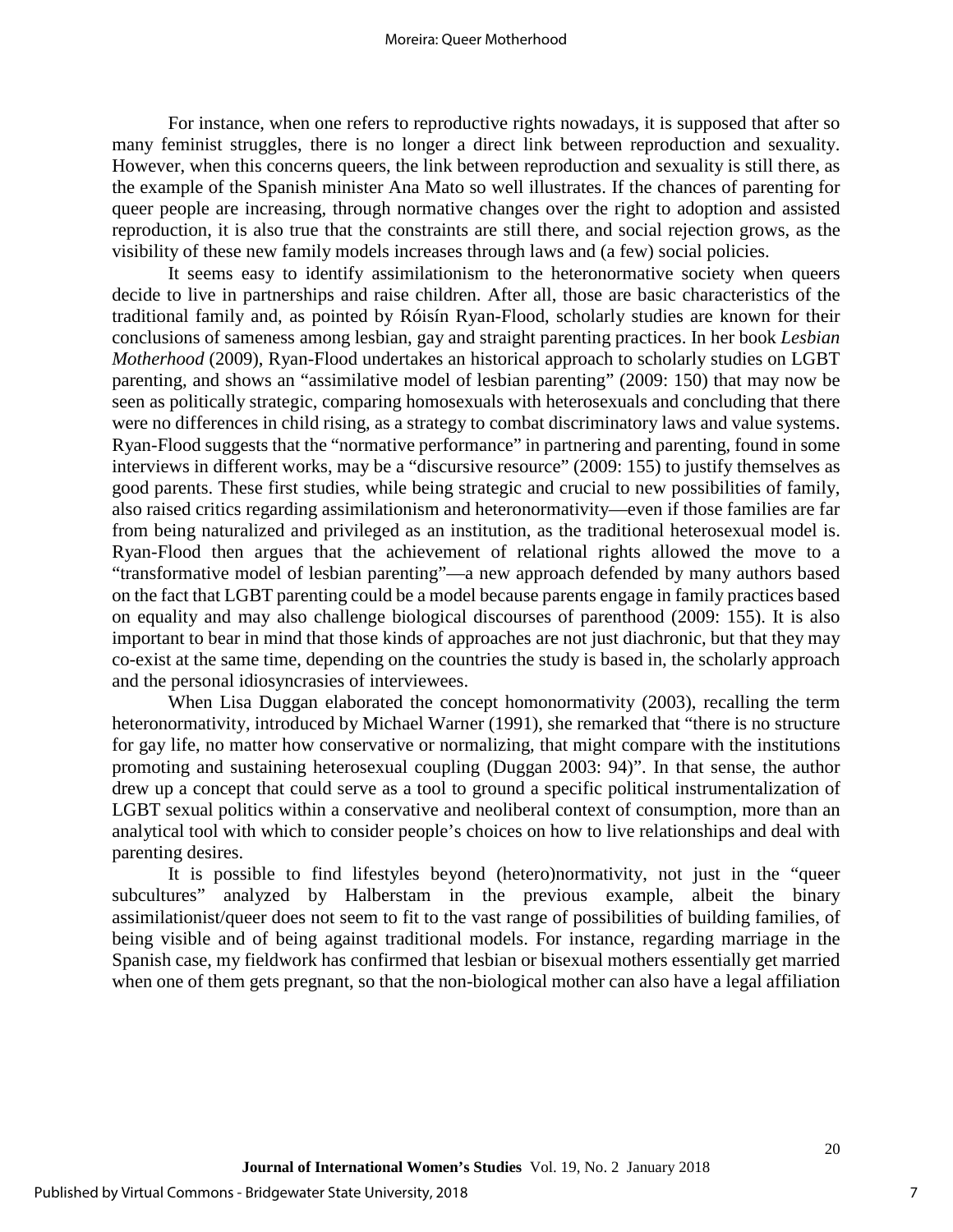with the child<sup>10</sup>. Marriage is moving from a romantic pattern of love to a legal mandatory procedure for those who want to have children and avoid further problems.

Going further, when lesbian or bisexual women fight for their right to raise a child, they are fighting for their right to intimacy, to intimate life and the public implications of this. Queer motherhood (or queer parenting) is a possibility that is enormously upsetting and which highlights the tensions of the value-discourses based on nature and on the ideal of producing sameness (Ahmed 2004), that is, producing boys like their fathers and girls like their mothers; the same as other forms of raising children beyond the norm of gender roles.

## **Rebuilding Spanish Families**

Assisted Reproductive Technology (ART), especially within non-normative sexualities, but also in heterosexual contexts, brought about the possibility of subverting the traditional concept of family and reproduction by splitting coital sex and procreation (Weeks 2001: 165). Those transformations are connected with feminist and LGBT movement claims for their rights regarding sexual and intimate citizenship. As argued by Roseneil et al.:

the concept of intimate citizenship offers a new way of thinking about citizenship that recognizes the importance of political, social and cultural transformations of recent decades, and grants a central importance to women's movements and lesbian and gay movements (Roseneil et al. 2012: 42-43).

Therefore, ART are at the same time good examples of the difficulties in matching queers' sexual and intimate citizenship with reproductive citizenship. That is, those are not different models of citizenship involving different rights, but with regard to queers, their rights concerning sexual citizenship highlight them as being not welcome to the "reproducing well" system. Legislation on ART continues to benefit the heterocisexual model and laws are based on the assumption of the heterosexuality of the population.

Despite the controversial nature of ART, it allows mostly women (but also gay men in the much more difficult context of surrogacy) to have easier access to parenthood, and avoid problems that could arise with adoption processes, where people detect (or are afraid of) homophobic attitudes among social workers. Even if this implies a medical process for women, the truth is that with some luck, where they do not have to make many attempts, access to ART is to some extent affordable by middle class women living in Spain. Thus, queer motherhood is a process of choice that is becoming easier through ART. Actually, even before those techniques, in her book *Of Woman Born: Motherhood as Experience and Institution* (1976), Adrienne Rich re-evaluated motherhood outside the patriarchal system, that is, motherhood by election and not as a product of the patriarchal institution where motherhood is understood as a woman's obligation. In that sense, queer mothers are going beyond the assumptions of heteronormativity, raising children by choice and without the patriarchal figure.

Drawing on the interviews I carried out on women in the context of lesbian motherhood, one of the most striking conclusions is that lesbian and bisexual mothers are experiencing many

 $\overline{a}$ 

<span id="page-8-0"></span> $10$  All the interviewees became mothers while engaging in a relationship, within a project as a couple. Only in one case did marriage occur prior to the decision to have children. In another case, one of the mothers is divorced from another woman, with whom she never had children.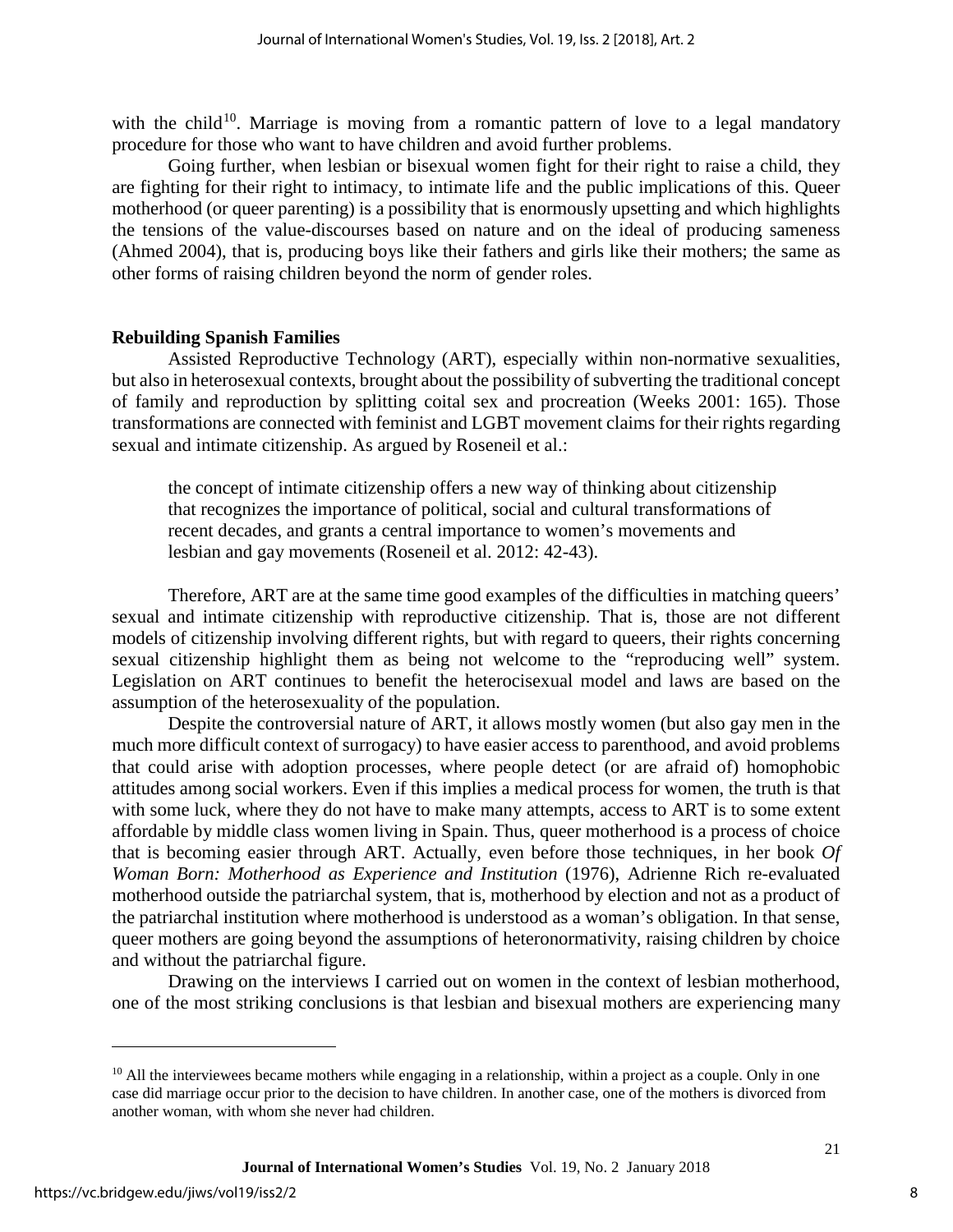difficult situations, even in a pioneering country concerning LGBT rights like Spain, at different institutional and on various intimate levels, because they do not fit within the norm and thus have to face countless challenges, in this way proving the political dimension of lesbian motherhood through their very visibility. Despite the processes of homonormalisation through normative changes mentioned by Roseneil et al. (2013), lesbian couples have to face different forms of resistance to their existence. A careful analysis of the interviewees' narratives has enabled me to understand the tensions between normative changes and an effective social and cultural acceptation of a wider range of families beyond the traditional heterosexual model.

Tasha, a second lieutenant in the Army, in her early forties, mother of a child with Luna, her Serbian wife, gave me an interview where the word "fear" appears extremely frequently, due to both her job and to her family. In addition, she related some cases of discrimination in the law and in the hospital where she gave birth. The couple decided that Tasha would go for an *In Vitro* process with donated sperm and her partner's eggs, in order to avoid invasive questions being put to the non-biological mother<sup>11</sup>, and she commented about something that happened to a couple of lesbian friends:

If you are two fathers or two mothers, wait, you have to be psychologically stable, you have to be as supposed. I ask you a question [to the non-biological mother]: are you going to take care of the children? And so on... When this friend told me what happened to them when they were registering their son, it freaked me out so much that I said, "I don't want this. Look, I do not care if I will spend more money", but, really, I think it is a personal humiliation, if someone asks you if you could take care of that child (Tasha, 2016).

Tasha is mentioning the procedures in the clinics for two women to be able to register a child. The two women need to marry and then prove this to the clinic, so they may obtain a document attesting they started the ART process together. Then, once one of them is pregnant they both must go to the civil registry with the document from the clinic to start a pre-registration process before birth. Tasha was referring to a case were the couple was not legally married, and as such, they had to move forward with a co-adoption process, during which the non-biological mother may have to answer some very invasive and humiliating questions.

However, this does not occur with straight couples, even if the father is not the biological father and the mother has had to use donated semen. The assumption that heterosexuality makes one capable of raising a child, even when the father is not the biological father is a huge discrimination against non-biological lesbian mothers, who have to go through an inquiry. The same happens with the mandatory marriage of lesbian couples, as already mentioned. Another example from Tasha's interview concerns the hospital where she gave birth and the power and legitimation that some people and institutions feel when criticizing queer families:

A gynecologist went there (…) well, the typical, right? She asked Luna "Who are you?" and Luna said that she was the mother of the child. And the gynecologist asked if it was an insemination and after Luna's explanation (...) what she replied was something like this: "Ah, it is a donation, and then do not say it out loud

 $\overline{a}$ 

<span id="page-9-0"></span> $<sup>11</sup>$  According to the law, they are both biological mother; one gave birth but the genetic material belongs to the other.</sup> Yet, contrary to what the interviewee expected, this does not facilitate the registration process for the two mothers.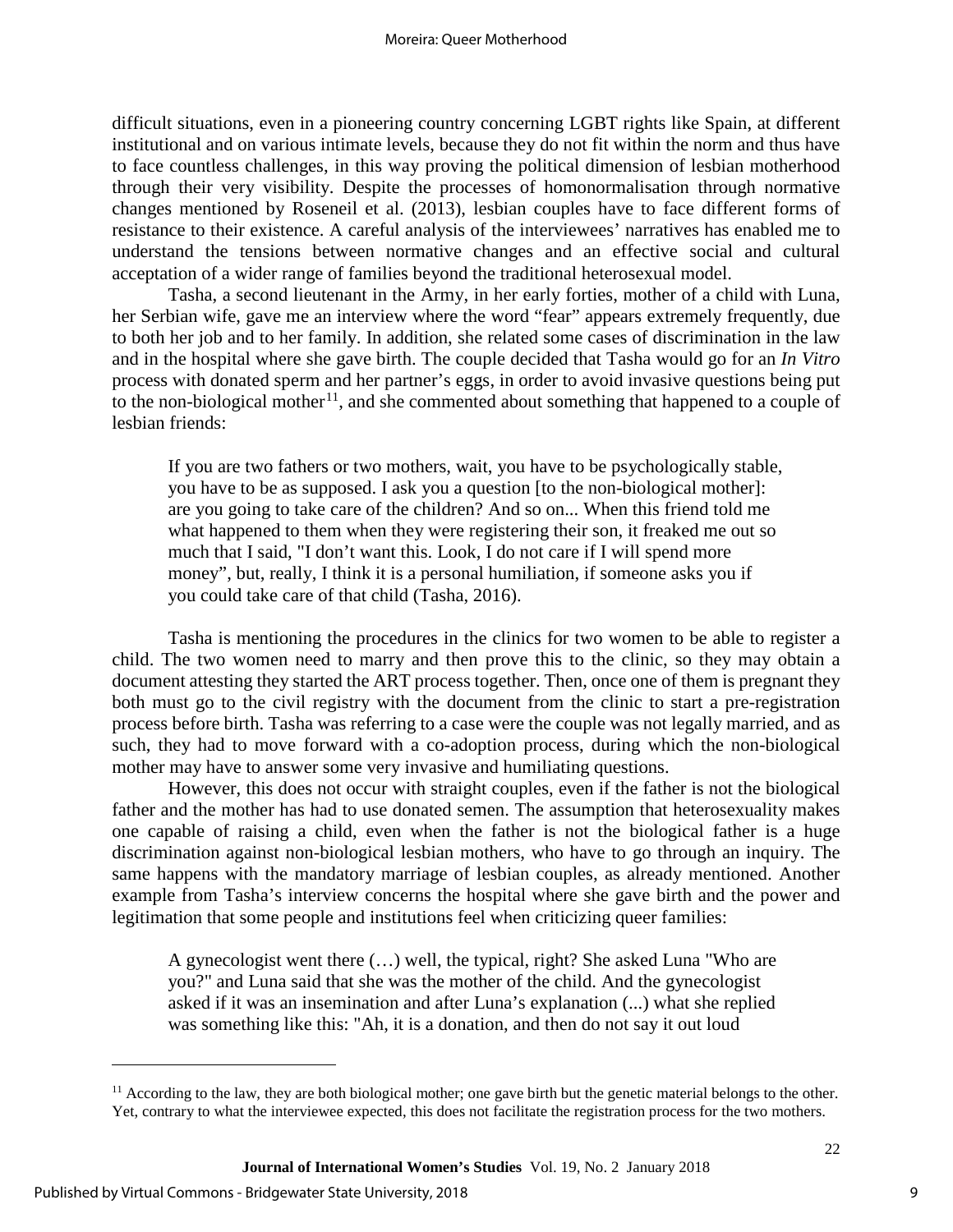because that's illegal". And Luna said, "Well, it is not illegal, you can call it a gap in the law, or a loophole, or whatever, but it is not illegal." And the other replied, "Yes, yes, yes, it is illegal, fertility clinics do what they want, and they do not care about legality". (...) I was hallucinating, of course I had no strength to defend myself, obviously… Luna had no strength to defend ourselves because we had been sleepless for 48 hours [difficult labor]. More concerned about our babies than about what that crazy lady said, right? And we were not able to defend ourselves (Tasha, 2016).

The unanswerable question here is if this gynecologist said that because she was a very conservative and traditional person that just wanted to hurt the couple at a moment where Tasha had already been monitored for 24 hours, or if she, being a gynecologist, did not know a law that had come into force already 10 years previously. Another possible explanation is that the doctor did not realize they were a lesbian couple and assumed that it was a surrogacy, which is illegal in Spain. In that case, this would be a strong example of the invisibility of lesbian and queer families, despite the legal change.

Those examples show that even if lesbian or bisexual women want to have access to motherhood, the heteronormative system is almost non reproducible for them. They are not allowed within it, their very existence is seen as a threat and those who feel threatened create obstacles for queer families, as demonstrated by both the legal aspects related by Tasha and the behavior of that doctor. It seems, therefore, that the processes of legal homonormalization are far from leading to a process of assimilation to a normative system (even if people would prefer that).

Another interesting example is that of Juana, and her partner and the difficulties they faced with Juana's family. Juana is in her early forties and she and her partner are both shop assistants, working and living in one of Madrid's peripheral neighborhoods. They kept Juana's pregnancy secret for four months and finally they announced to her parents that they were going to marry and to have a child. With an already difficult story concerning the acceptance of her daughter's sexual orientation, this was how they reacted:

My parents felt it was outrageous, saying that our child would not have a father, that everyone was going to point the finger at us, and it would be seen as if I was going around sleeping with everyone, all that... Now here they are, they are fabulous grandparents and like them [the twins] madly ... but we had to go through all that (Juana, 2016).

This story confirms that grandchildren are usually the reason why homophobic families start to accept their son's or daughter's sexuality (Pichardo 2011), but this is more motivated by the idea of family continuity and the desire to have grandchildren than true respect for their son's/daughter's sexual orientation and parenthood desires. However, the approach to the biological family, even though it has been homophobic in the past, should not be a factor in arguing whether people are or are not assimilating to normativity. Both Juana and Tasha argued that they have normal families, that they are normal and they do not understand why people do not accept that, which can be analyzed through Ryan-Flood's (2009: 155) proposal where normative performance can be considered as a discourse resource, more for themselves than for me, as interviewer. A straight couple would hardly talk about parenthood like that. All in all, it seems that the visibility that parenting ascribes to queer lives transforms them on a daily basis into activists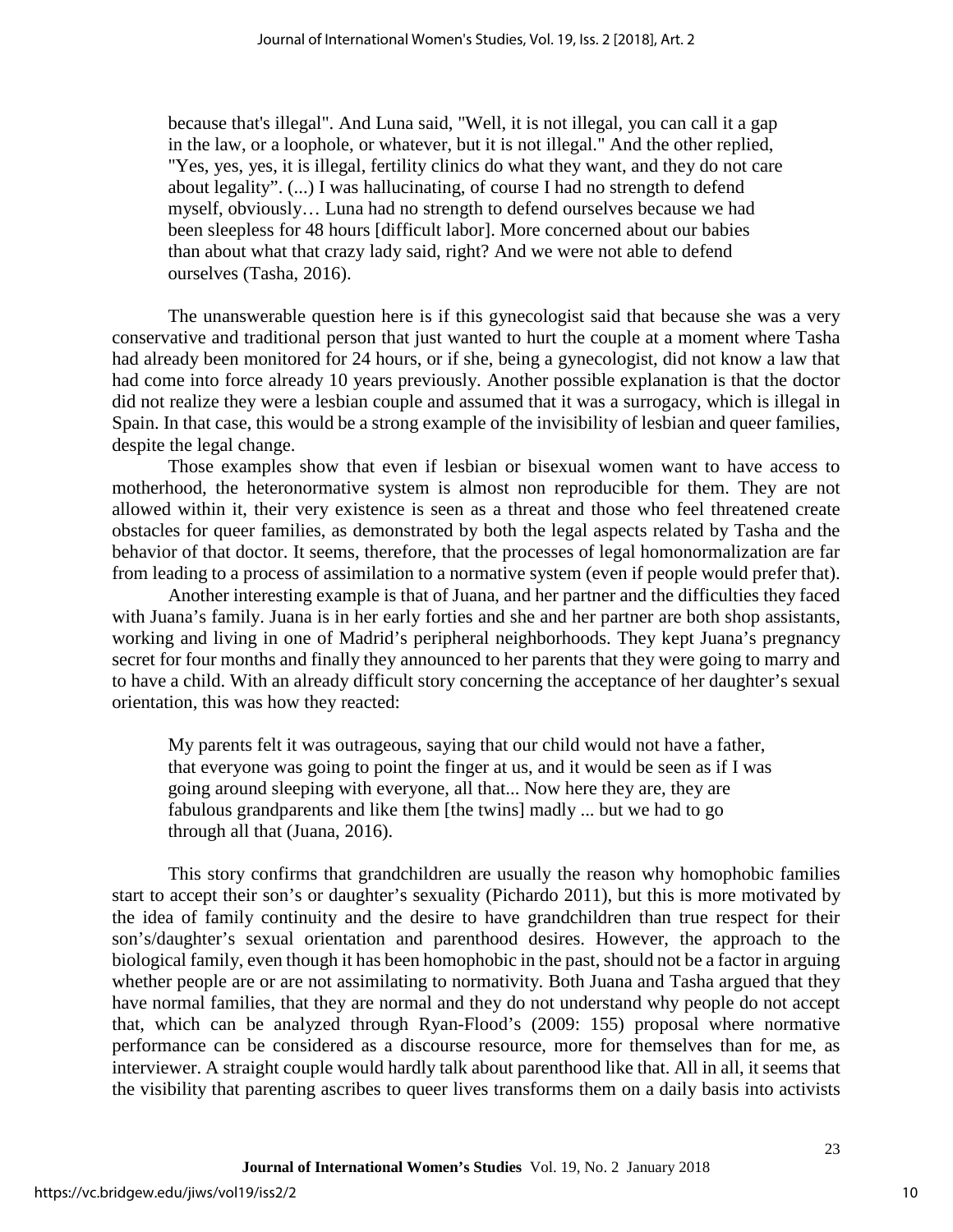for queerness and queer possibilities motivated by the difference they feel between themselves and straight parenting.

Therefore, queer families may barely be considered normative, because of external factors, such as their insertion within a larger landscape where homophobic situations unfortunately happen in their lives with some degree of regularity, which maintains their sense of non-belonging. Moreover, such families also present some internal factors, their own idiosyncrasies within a neoliberal society, that make them reinvent new models of family, of child-raising, that are crucial to enlarging different family models and, as such, to contribute to a larger range of possibilities beyond a binary gender system, a patriarchal system or a capitalist system. Given this, and as proposed by both Róisín Ryan-Flood (2009) and Yvette Taylor (2009), the binary model of analyzing queer families as normative or transformative is not enough.

According to the various contexts that these mothers have to deal with in their daily lives, their experiences, more than their identities, can be considered as somewhat transformative. The more social resistance emerges, the more transformative will visibility as a queer family be in a dominant heterosexual and conservative context.

Queer motherhood implies a constant negotiation with society, with queer mothers making themselves visible in spaces that go beyond their comfort zone. For instance, one of my interviewees, Raquel, in her late forties, talks about her and her partner's doubts about choosing a school where their son would not be discriminated and, when they had decided about the school, they did something very interesting:

Yeah, well, the thing is that our rainbow families' association gave us five or six books [children's books representing queer families]; it was the "colour library" as I've said you before. But we, as we were obsessed with the issue of stories, the school issue, and with the issue of what they would say (...). So we have now a collection of stories, but this big, come on. And we again went to buy [books] to take them to school. And besides, I told them, to read them please, read the Penguins, and Chives and Paprika, read, because there are very beautiful stories (Raquel, 2016).

Raquel and her partner felt the fear of rejection, and even more destructive, they were afraid that their son could be discriminated against for having two mothers. Therefore, they decided to be very present in the school. They participated in all its activities and showed themselves as a queer family. Raquel gave workshops there (not about diversity within families, but about Art history, which is her specialization) and, as there was a lack of such material in the school library, they bought books about diversity in families, mostly about queer families. Therefore, the existing social and cultural inequalities led lesbian mothers to undertake a constant effort involving reinvention and negotiation with their broader context (in that case a normative institution such as a school).

Another example is Blanca's case. She is in her early thirties, and she and her partner are mothers of a two-year-old boy. For them, to put him into a pre-school as soon as her maternity leave finished would have been very neoliberal and patriarchal, because their son would have been without them both the whole day, lacking care and affection from them. Therefore, they both agreed that Blanca would stay at home, as long as they could economically afford that situation. According to her, it was not a difficult decision: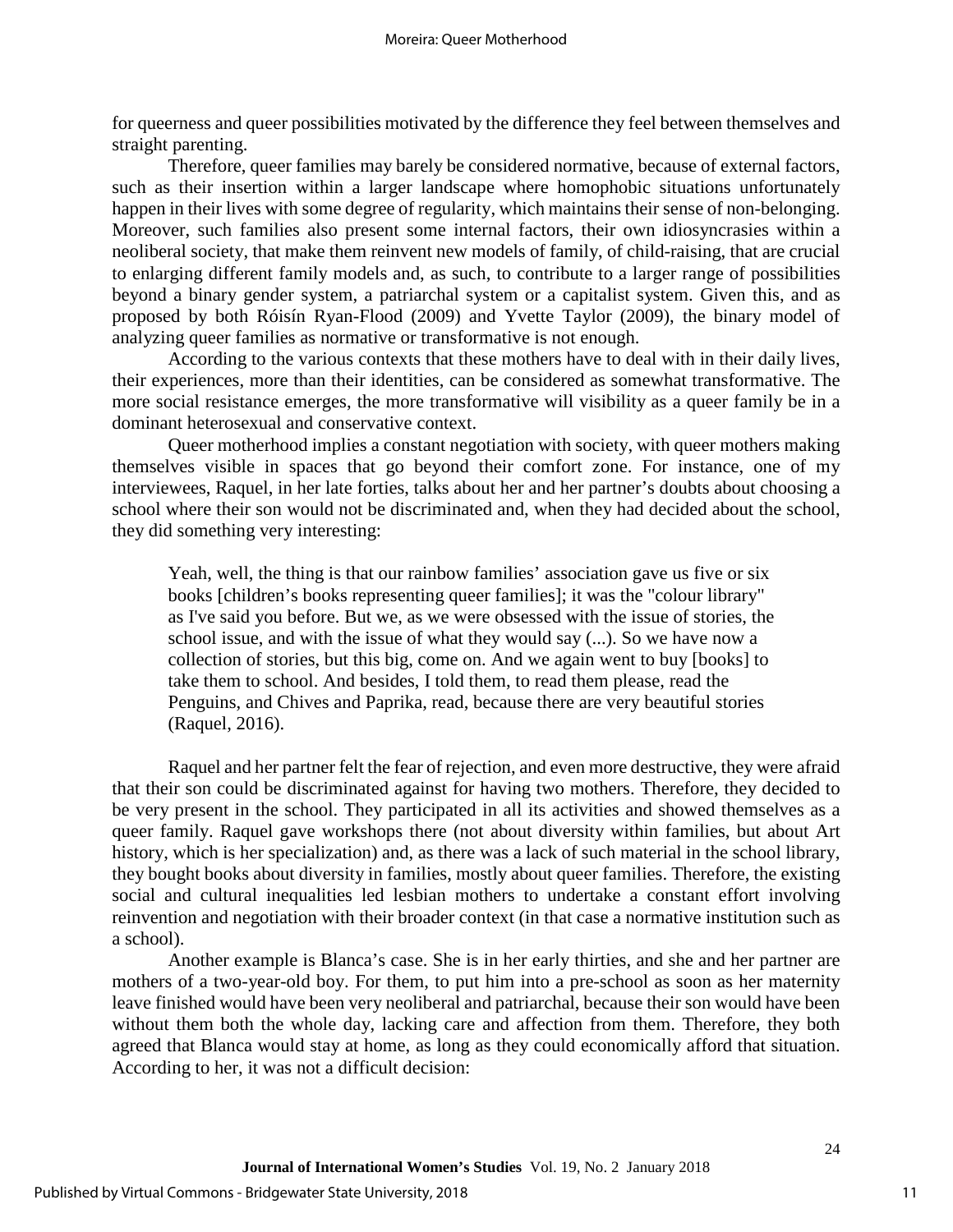That is, she prefers to go to work, even though she doesn't want to send her child to daycare. For her, the ideal is that I'm with our son, and for me the ideal is to be with him, that is, it is by mutual agreement. But if we had the roles the other way round, the two of us would be uncomfortable: I would not want to go to work and leave our son here, and she would not want to be here all day with him, because she would go crazy (Blanca, 2016).

It would be easy to read their situation as normative, since the biological mother stays at home, and the other mother goes to work. However, this would be misreading what they are really doing. The non-biological mother is an autonomous worker, so, in addition to her own preferences, she is more likely to earn more if she works more, than Blanca. This model was also present in Ryan-Flood's study, where the author also found examples of lesbian women preferring to spend more time with children: "a model of motherhood whereby the ideal situation for a child is to have a caregiver who is at home at the same time as the child" (Ryan-Flood 2009: 165). Blanca and her partner agree that to leave her son at an early age in daycare for the whole day would probably mean that he would not develop affectivity in the same way that he does at home. They also agree that in capitalist societies women are encouraged to go to work soon after they gave birth, relegating care and affection to others, such as nannies or daycare facilities. In that sense, more than being normative, they are disrupting both the patriarchal and the capitalist model into which women rights have been framed. In her interview-book, *Maternidades Subversivas* (Insubordinate Maternities), María Llopis argues that there are many people living motherhood "beyond the capitalist patriarchy that ignores that care is the basis for the survival of society" (2015: 19). Indeed, Llopis's interviewees are a good example of a broader sense of disruptive motherhood as the insubordination may be based on gender, sexuality, anti-capitalism, feminism or the intersection of two or more of those different categories that set subjects apart from hegemonic standards.

#### **Final Considerations**

In times when queer lives and choices have come under the scrutiny of scholars, activists, policy and opinion makers, it is urgent to combine political criticism of heterosexism, heteronormativity, capitalism and neoliberalism with an effective sense of the different stages of homonormalisation of queer people in different societies, as well as the political dimension of lesbian motherhood. At the same time, and as a way to avoid any deprivation of humanity, feelings, desires and/or fears of queer people while addressing them in reports or scholarly work about queer lives it is fundamental to understand that both change and continuity regarding social and familial models are present in people's trajectories.

Accordingly, daily struggles and concerns such as those of the interviewees should be at the forefront of the analysis of queer families: more equal education with respect to gender (often the situation for families of origin and kindergartens); the difficulties in choosing a kindergarten or school; the need to find other queer families to feel some support, and so on. These are examples of queerness on a daily basis, examples of struggles against a normative system, much more than assimilationism to it. Even so, the assimilationist/radical binary is not enough to evaluate complex and intersectional realities such as those presented in this paper. To be part of a queer family with children is a huge process of choice, negotiation and the search for the necessary networks to face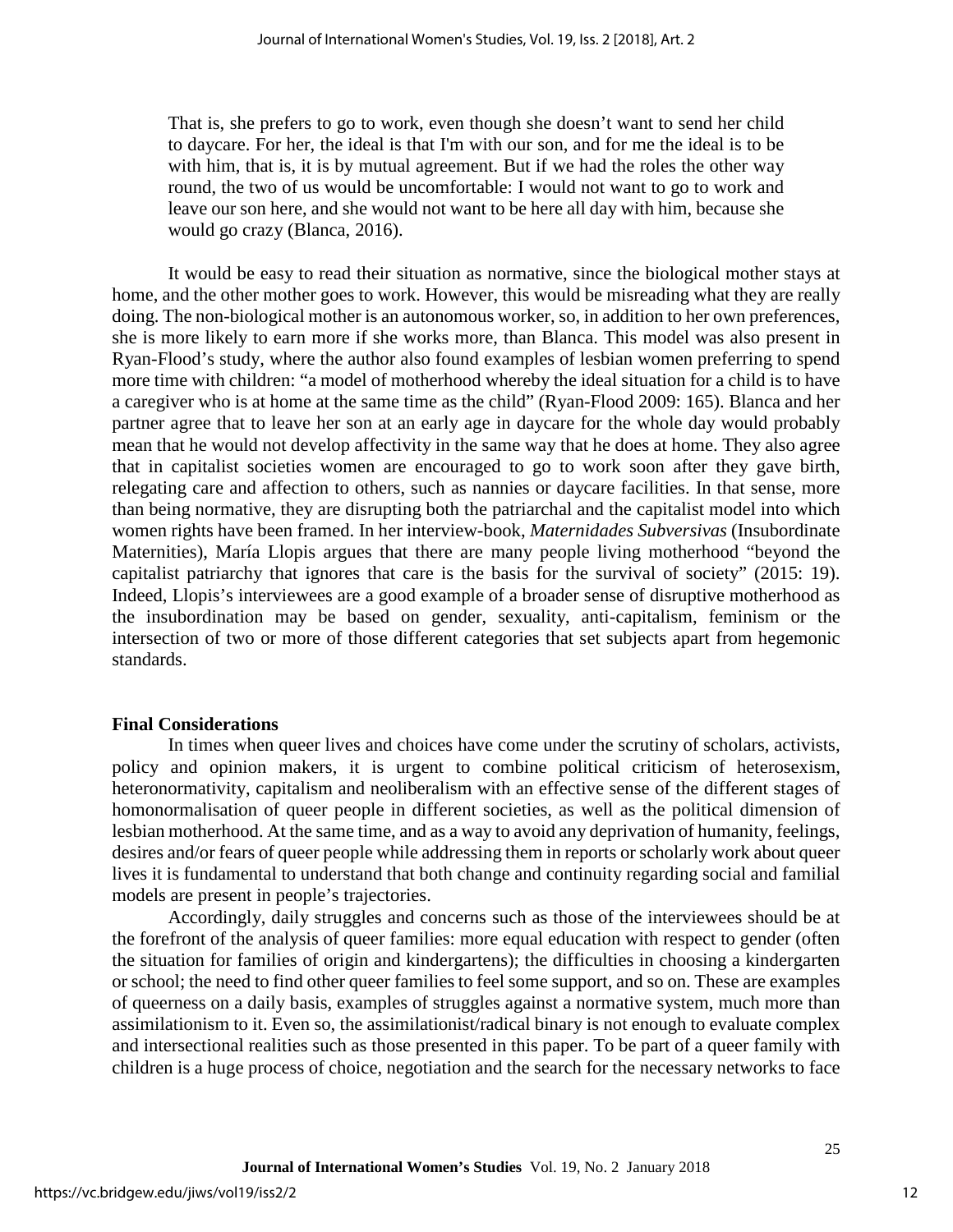injustice against human rights and it may, at the same time, involve a very transgressive model against modern neoliberal and patriarchal societies.

Santos's notion of Syncretic Activism (2013) is fundamental here in order to imagine queer dialogues between heterogeneous political positions and/or lived experiences. Therefore, reflexive motherhood – motherhood as a process of horizontal choice between two or more persons – is far from reproducing a normative script. On the contrary, it is about women in lesbian relationships exercising their reproductive rights as citizens, while still facing suspicions regarding their parenting skills. My interviewees' experiences of motherhood are an act of legitimation of both their own desires and the common desires within a couple and, at the same time, a struggle to create a future over past and present difficulties.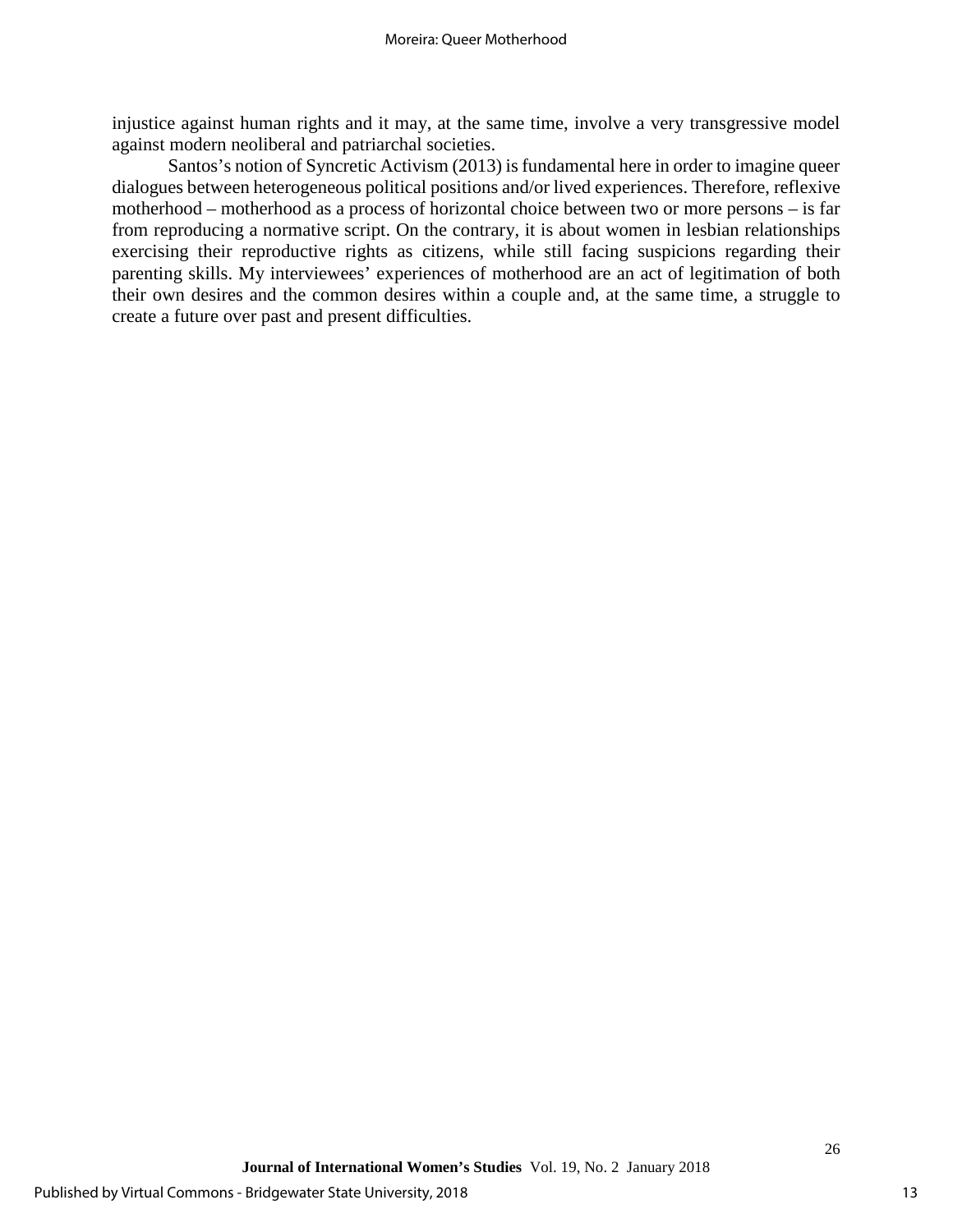## **References**

Ahmed, Sara (2004), *The cultural politics of emotion*. Edinburgh: Edinburgh University Press.

- Duggan, Lisa (2003), *The Twilight of Equality? Neoliberalism, Cultural Politics, and the Attack on Democracy*. Boston: Bacon Press.
- Durso, Laura; Gates, Gary (2012), *Serving Our Youth: Findings from a National Survey of Service Providers Working with Lesbian, Gay, Bisexual, and Transgender Youth who are Homeless or At Risk of Becoming Homeless*. Los Angeles: The Williams Institute with True Colors Fund and The Palette Fund.
- Halberstam, J. (2005), In a Queer Time and Place: Transgender Bodies, Subcultural Lives. New York: New York University Press.
- Llopis, María (2015), *Maternidades Subversivas*. Tafalla: Editorial Txalaparta.
- Machado, Tânia Cristina (2016), "De-queering the Queer Coupledom: Lesbian Couples' Normative Practices of Partnering". Presentation at the Queering Partnering first International Conference, Coimbra, March 30-31.
- Phelan, Shane (1997), "The shape of queer: assimilation and articulation", *Women & Politics*, 18 (2), 55-73.
- Pichardo, José Ignacio (2011), "We are family (or not): Social and legal recognition of same-sex relationships and lesbian and gay families in Spain". *Sexualities,* 14 (5), pp. 544-561.
- Platero, Raquel (Lucas) (2014), "Aplicaciones práticas queer y feministas: maternidades lésbicas en Resistencia", in Beatriz Suarez Briones, *Feminismos Lesbianos y queer: representación visibilidad y políticas*. Madrid: Plaza y Valdes Editores, pp. 105-113.
- Rich, Adrienne (1986), Of Woman born: motherhood as experience and as institution. New York/London: W. W. Norton and Company. [1<sup>st</sup> edition: 1976]
- Ripper, Margie (2009), "Lesbian Parenting through donor insemination: implications for the hetero-normative family". *Gay and Lesbian Issues and Psychology Review.* 5.2, pp. 81- 95.
- Roseneil, Sasha; Crowhurst, Isabel; Hellesund, Tone; Santos, Ana Cristina; Stoilova, Mariya (2012), "Remaking intimate citizenship in multicultural Europe: Experiences outside the conventional family", in Beatrice Halsaa, Sasha Roseneil and Sevil Sümer, *Remaking citizenship in multicultural Europe: Women's movements, gender and diversity*. Basingstoke: Palgrave Macmillan, pp.41-69.
- Roseneil, Sasha; Crowhurst, Isabel; Hellesund, Tone; Santos, Ana Cristina; Stoilova, Mariya (2013), "Changing landscapes of heteronormativity: the regulation and normalization of same-sex sexualities in Europe". *Social Politics*, 20 (2), pp. 165-199.
- Ryan-Flood, Róisín (2009), *Lesbian motherhood: gender, families and sexual citizenship*. Basingstoke: Palgrave Macmillan.
- Santos, Ana Cristina (2012), "The politics of sexuality in Portugal: Confronting Tradition, enacting change", in Sally Hines and Yvette Taylor, *Sexualities: Past reflexions, future directions*. Basingstoke: Palgrave Macmillan, pp. 168-185.
- Santos, Ana Cristina (2013), *Social Movements and Sexual Citizenship in Southern Europe*. Basingstoke: Palgrave Macmillan.
- Scott, Joan W. (2008), "Experience: becoming visible" in Alison M. Jaggar, *Just methods: an interdisciplinary feminist reader*. London: Paradigm Publishers, pp. 272-282.
- Takács, Judit; ILGA-Europa; IGLYO (2006), Social exclusion of young lesbian, gay, bisexual and transgender LGBT) people in Europe. European Commission.